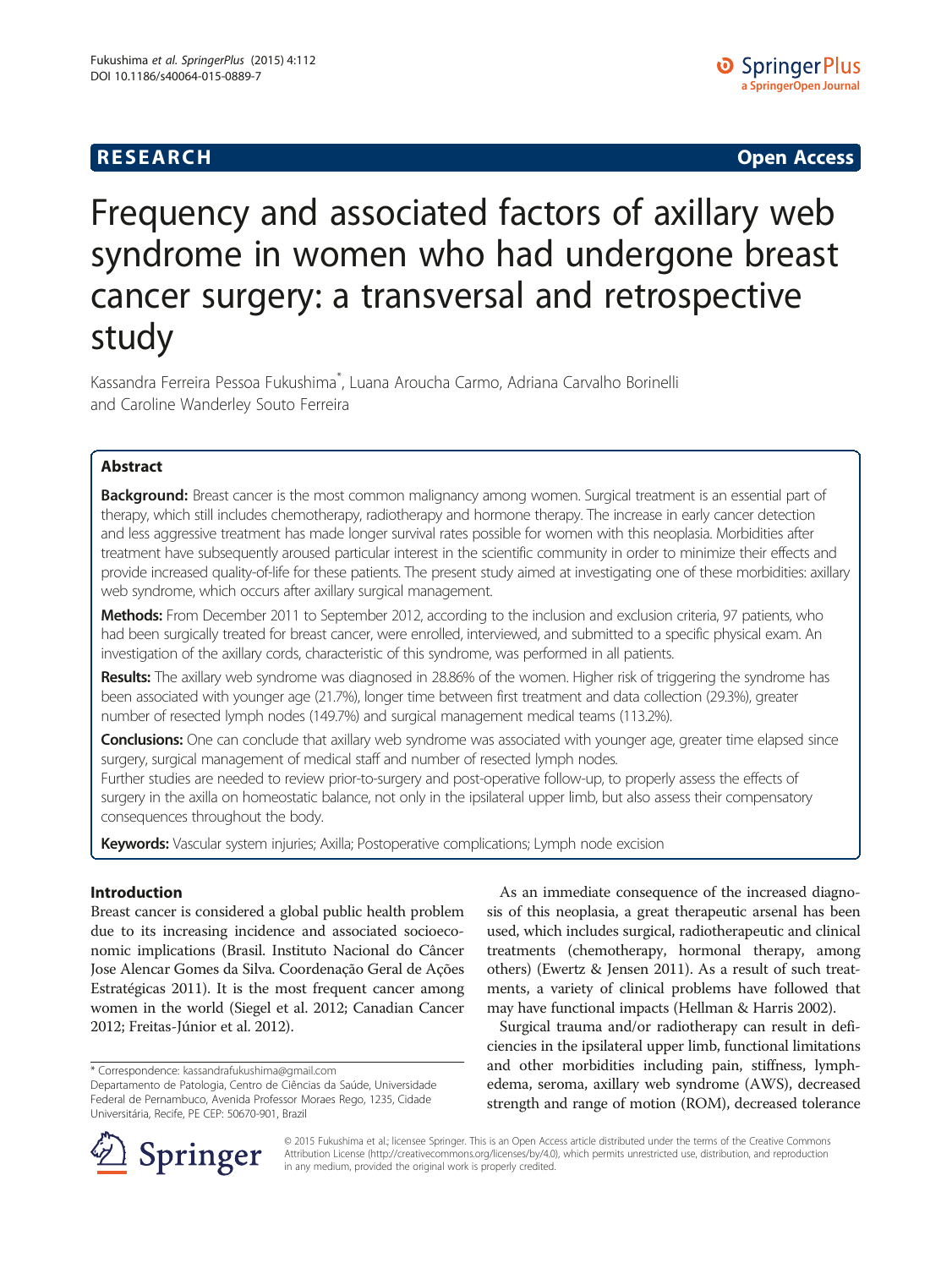to everyday activities (Isaksson & Feuk [2000;](#page-6-0) Springer et al. [2010\)](#page-6-0), and grasping weakness of the hand, postural changes and increased sensitivity of the thoracic wall, cervical or anatomical region corresponding to the upper trapezius muscle (Hellman & Harris [2002\)](#page-6-0).

The morbidity called axillary web syndrome, presents itself as a taut, stretched band underneath the skin, sometimes called a cord (Koehler [2009](#page-6-0)) or cord of lymphedema. It originates in the axilla and extends to the medial and upper portion of the arm to the anterior portion of the elbow (Moskovitz et al. [2001](#page-6-0)).

It is assumed that these fibrous bands could be sclerified lymphatic vessels (Hellman & Harris [2002\)](#page-6-0), since it is a condition that can occur after stopping the lymphatic flow in the armpit, induced by the dissection of axillary lymph nodes, by the dissection of the sentinel lymph node (the first lymph node to receive lymphatic drainage of a tumor), trauma, or even by the cancer itself (Koehler [2009;](#page-6-0) Biazús [2000](#page-6-0)).

Cord biopsy of a small number of patients has indicated dilated lymphatic vessels, fibrosis of the lymphatic vessels and venous thrombosis (Koehler [2009;](#page-6-0) Moskovitz et al. [2001\)](#page-6-0), although this latter find is rare in women with breast cancer (De Martino et al. [2012;](#page-6-0) Lovely et al. [2012](#page-6-0)). The observation of fibrin clots in superficial veins and axillary lymphatic vessels, submitted to biopsies, suggests that the trauma to lymphatic vessels and veins, stasis and hypercoagulability are implicated in the genesis of this syndrome. Thus, pathological and anatomical evidence help support the hypothesis of the angiolymphatic origin of AWS (Moskovitz et al. [2001](#page-6-0)).

Little is known about the factors that could predispose someone to this syndrome. The injury of axillary lymph nodes seems, according to the foregoing, to occupy the central place in its genesis. This observation has been corroborated by a Brazilian study, which found an association between the presence of AWS with a greater number of removed and compromised lymph nodes (Bergmann et al. [2012\)](#page-6-0). Another aspect to be noted is the patient's age at diagnosis and treatment of breast cancer; research has shown that, in young women, the intensity of symptoms in the immediate postoperative period tends to be exacerbated (Steegers et al. [2008](#page-6-0); Tasmuth et al. [1995\)](#page-6-0). In addition, the time elapsed after the surgical event seems to influence the detection of AWS, as the syndrome can occur not only in the immediate postoperative period, according to some authors (Lacomba et al. [2009\)](#page-6-0).

The exact frequency, origin, clinical presentation, evolution and treatment of axillary web syndrome are still undefined (Leduc et al. [2009](#page-6-0)) and, thus, there is a lack of formal guides on which therapeutic interventions can be based (Fourie & Robb [2009\)](#page-6-0).

The present research aims to determine the frequency and the factors associated with axillary web syndrome in women who have undergone surgical treatment of breast cancer, which involved the axilla in the Cancer Hospital of Pernambuco.

# Methods

The study was conducted at Cancer Hospital of Pernambuco (CHP), in the Department of Mastology and in the Service of Medical Records and Statistics (SMRS). Joining the study was voluntary and all patients who wished to participate signed an informed and free consent form. The research was approved by the Research Ethics Committee of the hospital under registration CAAE 03260172447–11 on 09 August 2011.

The first phase of the study was transversal, observational, analytical, with comparison of groups, concerning the detection of axillary web syndrome in order to meet the objective of this study. This was followed by a retrospective, descriptive study and was restricted to collecting the data of histopathological and therapeutic features of the breast cancer that were recorded in the medical record, for investigation of a possible causal relationship between axillary web syndrome and tumor characteristics or the therapy applied.

The population was composed of female patients, older than 18 years, served in the Department of Mastology of the Cancer Hospital of Pernambuco between December 2011 and July 2012 and which had been submitted to surgical treatment for breast cancer with which involved the axilla.

To determine the sample size, an incidence of axillary web syndrome equal to 28.1% was applied, which refers to the study by Bergmann et al. ([2012](#page-6-0)), the only recent Brazilian study located with determination of this parameter, and 6%, which refers to a study by (Moskovitz et al. [2001\)](#page-6-0), being the smallest incidence found and that which was first reported. This percentage was applied to the formula of (Whitley & Ball [2002\)](#page-6-0) from which the sample size was obtained, varying between approximately 94 patients (for a significance level of 0.05 and test power equal to 90%) and 162 patients (for a 0.01 significance level and test power equal to 95%). Data were collected from 131 patients, which corresponded to a test power equal to 99.3% (at a significance level of 0.05). Upon applying the inclusion and exclusion criteria, the resulting sample included 97 patients.

Independent variables studied were the following: age, body mass index (BMI), clinical stage, number of lymph nodes removed, number of compromised lymph nodes, mammary lateralization, time interval from diagnosis to surgical treatment, time interval between surgery and the interview, the time interval between the first treatment and the interview, types of surgery (modified radical mastectomy, simple mastectomy, sectionectomy, quadrantectomy associated or not with axillary surgery – conventional dissection or sentinel lymph node examination), chemotherapy and radiotherapy.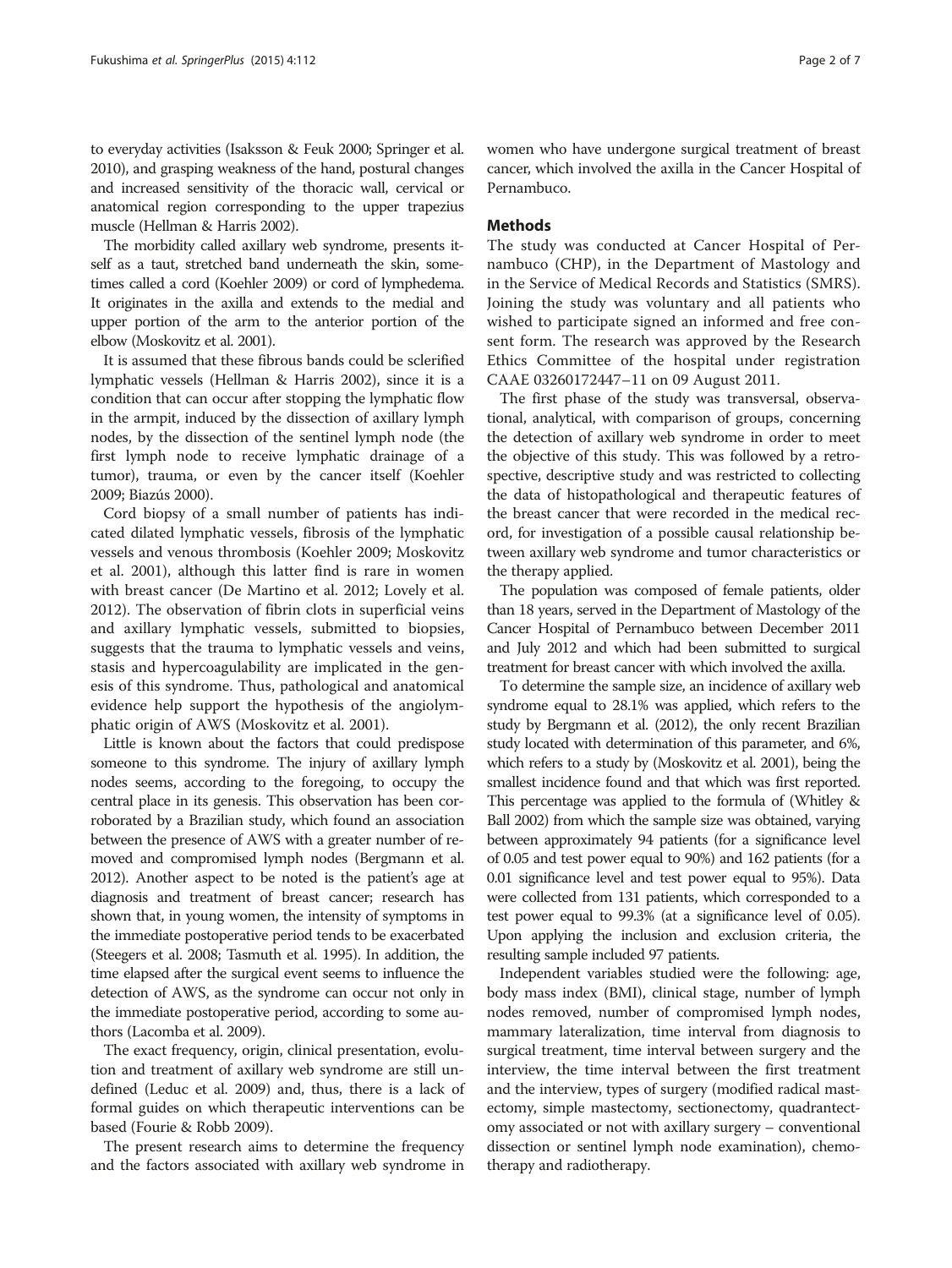The dependent variable was axillary web syndrome, characterized as presence of strands originating in the axilla of women submitted to surgical treatment of breast cancer that involved the axilla. In this study only the presence of strands was considered, regardless of the presence of pain upon palpation or limitation to the ipsilateral upper limb movement.

The patients included were submitted to questionnaires to record the symptoms related to breast cancer and its treatment.

Weight and height were measured for each patient. An examination for similar structures to the strands that originate in the axilla and that appear with the movement of abduction, extension and external rotation of the shoulder joint, for the diagnosis of AWS, was done in all women included.

From consulting the medical chart in the files of the Cancer Hospital of Pernambuco, histopathological data for the breast cancer and information on therapy applied were obtained.

The data were organized using the spreadsheet program Excel®, and analyzed with the Statistical Package for Social Sciences (SPSS<sup>®</sup>), version 20.0. The variables in nominal or ordinal scales were presented in the form of tables, containing absolute and relative frequency distribution. The quantitative variables were expressed as mean and standard deviation from the average.

In the comparison between groups, the Student's t test was applied to the difference of averages. In addition, chi-squared and Fisher exact tests were used for comparison of proportions. A significance level of 0.05 was adopted in all inferential tests.

Subsequently, a Spearman multivariate analysis of factors was applied in order to determine the factors that exerted the greatest influence on the determination of AWS. With the values of the variables admitted as factors, normal and rotated variance matrices were built. The following values were calculated: a) the Kayser-Meyer-Olkin coefficient, for comparison between the variation coefficients of each factor with AWS and the general coefficient of the set of factors for determination of AWS; b) Bartlet sphericity test, to verify the significance of all the

correlations made to the calculation matrix and c) load analysis of factors (communalities).

For the factors with significance in multivariate analysis, the odds-ratio was calculated, whose confidence interval was 95%, assuming the 0.05 significance level for rejection of the null hypothesis of association among variables and the occurrence of AWS.

## Results

Axillary web syndrome was found in 28 [28.86%] women. When classified according to age, it was found that patients with AWS had an average age of  $50.54 \pm 2.10$  years [95% CI =  $46.22 - 54.84$  years]. For the group without AWS [69; 71.14%], this value equaled the  $57.58 \pm 1.72$  years [95%  $CI = 54.16-61.00$  years], and this difference was significant [Table 1].

In relation to the type of surgery that had been applied, there were 69 [71.13%] cases of modified radical mastectomy, in similar percentages of women with AWS [71.43%] and without AWS [71.01%] [Table [2](#page-3-0)].

A higher frequency of AWS was identified in therapies in which axillary dissection was performed [25; 89.28%], as well as in cases where non-surgical therapy had not yet been initiated. Such differences, however, were not significant [Table [2](#page-3-0)].

Among the 97 women, the average number of lymph nodes removed was  $12 \pm 1$ , independent of the presence of AWS, ranging from one to 24 lymph nodes, with a median of 11 lymph nodes. When considering the group with AWS, the average number of lymph nodes removed equaled  $12 \pm$ 1, of which on average  $2 \pm 1$  were compromised, while in the group of women without AWS, the average number of lymph nodes removed equalled to  $12 \pm 2$ , of which  $4 \pm 2$ were compromised. These differences did not reach statistical significance [Figure [1\]](#page-3-0).

In Table [3](#page-4-0), distributions were found in the time periods that passed between diagnosis and surgical and non-surgical treatment, in relation to the admission of patients to the research. Although all the average times investigated were longer for the group of women without AWS, there were no significant differences in any parameter. The interval of elapsed time between the evaluated parameters most often

Table 1 Distribution of mean, standard error of mean, confidence interval of age, according to groups – Cancer Hospital of Pernambuco – December 2011-July 2012

| Age                                    | AWS (cords)      | <b>Total</b>     |                  |
|----------------------------------------|------------------|------------------|------------------|
|                                        | Present (n=28)   | Absent (n=69)    |                  |
| Mean $\pm$ standard error of the mean* | $50.54 \pm 2.10$ | $57.58 \pm 1.72$ | $55.55 \pm 1.40$ |
| 95% CI                                 | $46.23 - 54.84$  | $54.16 - 61.00$  | $52.78 = 58.32$  |
| Median                                 | 51.00            | 57.00            | 53.00            |
| Minimum                                | 29               | 29               | 29               |
| Maximum                                | 67               | 92               | 92               |

Note: \*- Student t test for differences in means; p<0.001.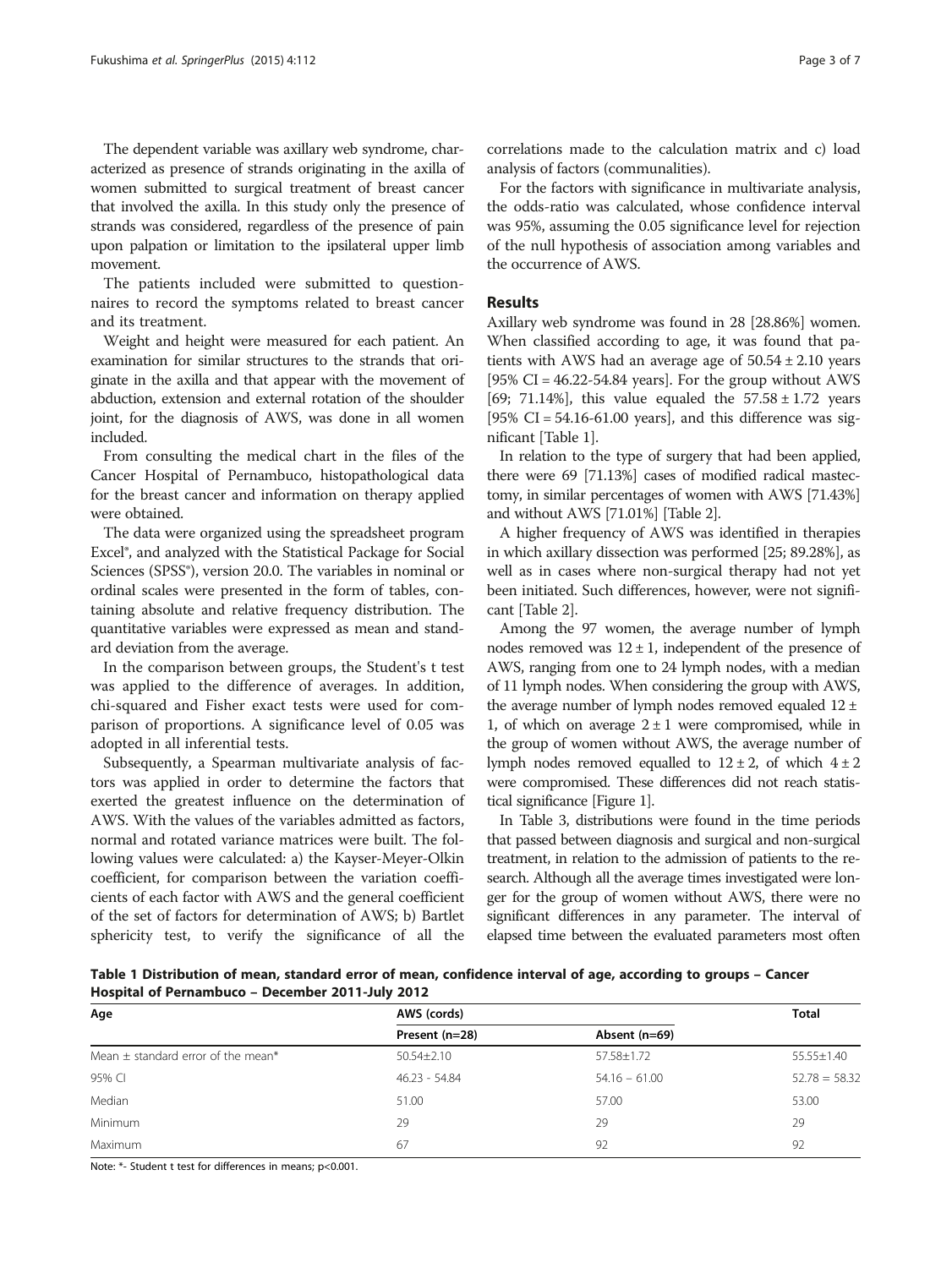| Variables related to the tumor and treatment                 | AWS (cords)    |       |               |       | Total (n=97) |       | P Value              |
|--------------------------------------------------------------|----------------|-------|---------------|-------|--------------|-------|----------------------|
|                                                              | Present (n=28) |       | Absent (n=69) |       |              |       |                      |
|                                                              | n              | $\%$  | n             | $\%$  | n            | $\%$  |                      |
| Mamary lateralization                                        |                |       |               |       |              |       | $0.701+$             |
| Right                                                        | 13             | 46.43 | 35            | 50.72 | 48           | 49.49 |                      |
| Left                                                         | 15             | 53.57 | 34            | 49.28 | 49           | 50.51 |                      |
| Clinical stage of the breast cancer at the time of diagnosis |                |       |               |       |              |       | $0.910^{+}$          |
| Initial                                                      | 19             | 67.86 | 46            | 66.67 | 65           | 67.01 |                      |
| Advanced                                                     | 9              | 32.14 | 23            | 33.33 | 32           | 32.99 |                      |
| Type of surgery <sup>#</sup>                                 |                |       |               |       |              |       | 0.856 <sup>†</sup>   |
| Modificed radical mastectomy                                 | 20             | 71.43 | 49            | 71.01 | 69           | 71.13 |                      |
| Quadrantectomy with axillary dissection                      | 5              | 17.86 | 9             | 13.04 | 14           | 14.43 |                      |
| Mastectomy with examination of SLN                           | 3              | 10.71 | 6             | 8.70  | 9            | 9.28  |                      |
| Quadrantectomy with examination of SLN                       |                |       | 5             | 7.25  | 5            | 5.16  |                      |
| Non-surgerical therapy <sup>1</sup>                          |                |       |               |       |              |       | $0.791$ <sup>+</sup> |
| Not started                                                  | 15             | 53.57 | 39            | 56.52 | 54           | 55.67 |                      |
| Neoadjuvant chemotherapy                                     | 8              | 28.57 | 13            | 18.84 | 21           | 21.65 |                      |
| Adjuvant chemotherapy                                        | 5              | 17.86 | 17            | 24.64 | 21           | 21.68 |                      |
| Adjuvant radiotherapy                                        | 3              | 11.1  | 9             | 13.0  | 12           | 12.5  |                      |

<span id="page-3-0"></span>Table 2 Distribution of information related to the tumor and treatment of breast cancer of 97 women according to the presence and absence of AWS (cords)-Cancer Hospital of Pernambuco – December 2011-July 2012

Legend:  $*$  - For the variables were considered, exclusively, the examination of the sentinal lymph node and axillary dissection.<br>P Value calculated by:  $*$  Fisher exact test;  $^{\dagger}$  - chi-squared test.

- Chi-squared test comparing modified mastectomy to quandrantectomy with axillary dissection.

¶ - Percentages calculated based on the total number of patients of each group, as the same patient may undergo more than one treatment.

reached a maximum of 60 days, regardless of the presence of AWS, there is no significant difference between the groups.

As for the body mass index [BMI], it was found that obesity was more common in patients without AWS, but the difference was not significant  $[p = 0.156]$ . The average BMI equaled  $28.15 \pm 0.98$  in patients without AWS and  $27.29 \pm 1.05$  for those with AWS and this difference was not significant [Figure [2\]](#page-4-0).

Exploring the hypothesis that the aforementioned variables could contribute to the onset of AWS, a multivariate analysis was conducted. Weak correlations were observed between the variables of age, BMI, time interval between treatment and data collection, surgical team, number of lymph nodes removed and type of surgery and the presence of AWS, as the Kaiser-Meyer-Olkin coefficient equaled 0.489, associated with a p value of less than 0.001, in the Bartlet test of sphericity. From the analysis of the

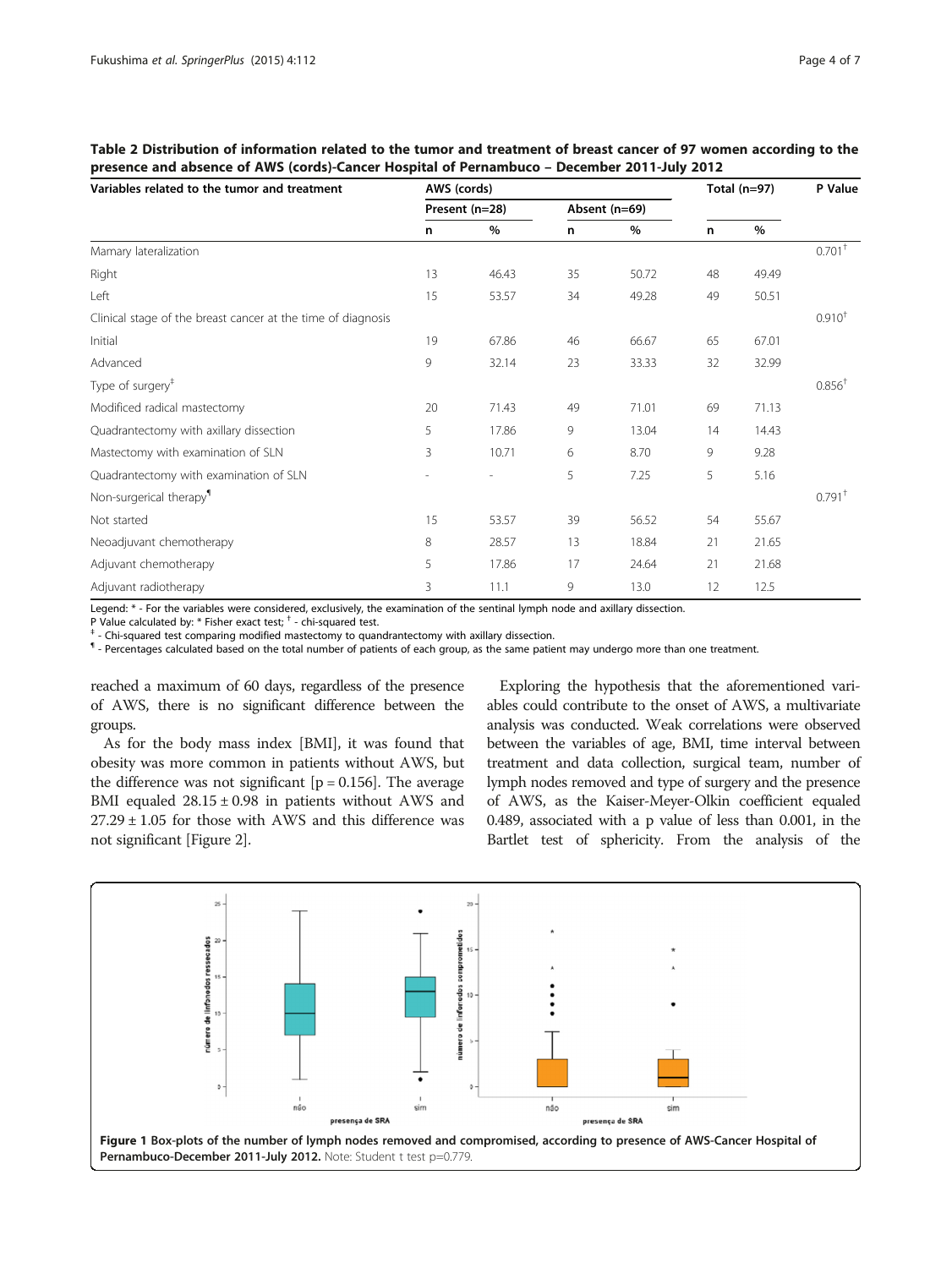<span id="page-4-0"></span>Table 3 Distribution of means and the frequency of elapsed time intervals between procedures that were applied to 97 women according to presence and absence of AWS (cords)-Cancer Hospital of Pernambuco – December 2011-July 2012

| <b>Temporal distribution</b><br>between procedures | AWS (cords)     |               |                 |             | P Value |
|----------------------------------------------------|-----------------|---------------|-----------------|-------------|---------|
|                                                    | Present (n=28)  |               | Absent (n=69)   |             |         |
|                                                    | Mean ±SEM       | 95% CI        | Mean ±SEM       | 95% CI      |         |
| From diagnosis to surgerical treatment (days)      | 75.6±14.4       | 45.91-105.2   | $95.0 \pm 23.7$ | 47.6-142.5  |         |
| Up to 60 days $n$ (%)                              | 19 (67.8)       |               | 42 (60.9)       |             | 0.603   |
| More than 60 days n (%)                            | 9(32.2)         |               | 27(39.1)        |             | 0.342   |
| From surgery to interview (days)                   | $263.0 + 151.8$ | $0.0 - 574.5$ | 362.8±124.8     | 113.8-611.8 |         |
| Up to 60 days $n$ (%)                              | 24 (85.7)       |               | 54 (78.3)       |             | 0.649   |
| More than 60 days n (%)                            | 4(14.3)         |               | 15(21.7)        |             | 0.296   |
| From the first treatment to interview (days)       | 329.8±158.5     | 4.0-655.7     | 406.3±123.6     | 159.6-652.9 |         |
| Up to 60 days $n$ (%)                              | 17(60.7)        |               | 42 (60.9)       |             | 0.731   |
| More than 60 days n (%)                            | 11(39.3)        |               | 27 (39.1)       |             | 0.582   |

Legend: SEM – standard error of the mean p Value calculated from the Student t test for differences in means.

communalities and from the normal and rotated variance matrices, it was found that the risk of triggering the syndrome increased at a younger age (21.7%), greater time interval between the first treatment and data collection (29.3%), greater number of lymph nodes removed (149.7%) and surgical management according to teams (113.2%) [Table [4](#page-5-0)].

# **Discussion**

The frequency of axillary web syndrome was 28.86%. This percentage is consistent with other descriptions, in the literature, which vary between 6% and 48.3%, due to imprecision in the information of the definition criterion of the syndrome and the differences in methodology (Moskovitz et al. [2001;](#page-6-0) Bergmann et al. [2012](#page-6-0); Lacomba et al. [2009;](#page-6-0) Bergmann et al. [2007](#page-6-0); Leidenius et al. [2003](#page-6-0)).

In relation to the criterion of syndrome diagnosis, palpation or visualization of the cords was used by the studies, as well as association with the presence of pain on palpation or reducing the range of motion of the limb ipsilateral to the affected breast. However, these criteria were usually not described in detail, making a more accurate comparison of frequencies impossible (Moskovitz et al. [2001;](#page-6-0) Bergmann et al. [2012;](#page-6-0) Lacomba et al. [2009](#page-6-0); Bergmann et al. [2007;](#page-6-0) Leidenius et al. [2003](#page-6-0)).

The difference in the type of study may have contributed to the variability in percentages of occurrence of AWS. Exclusively retrospective research identified a lower frequency of the syndrome (Moskovitz et al. [2001\)](#page-6-0), whereas prospective studies, with the start of the preoperative and follow-up period varying between 45 days and two years, reporting higher frequencies (Bergmann et al. [2012](#page-6-0); Lacomba et al. [2009](#page-6-0); Bergmann et al. [2007;](#page-6-0) Leidenius et al. [2003](#page-6-0)).

The frequency of AWS in patients of this research should be analyzed with caution since most of them had not started chemotherapy or radiotherapy at the time of data collection and, additionally, for those who made them, the time of internation was short. It follows that the

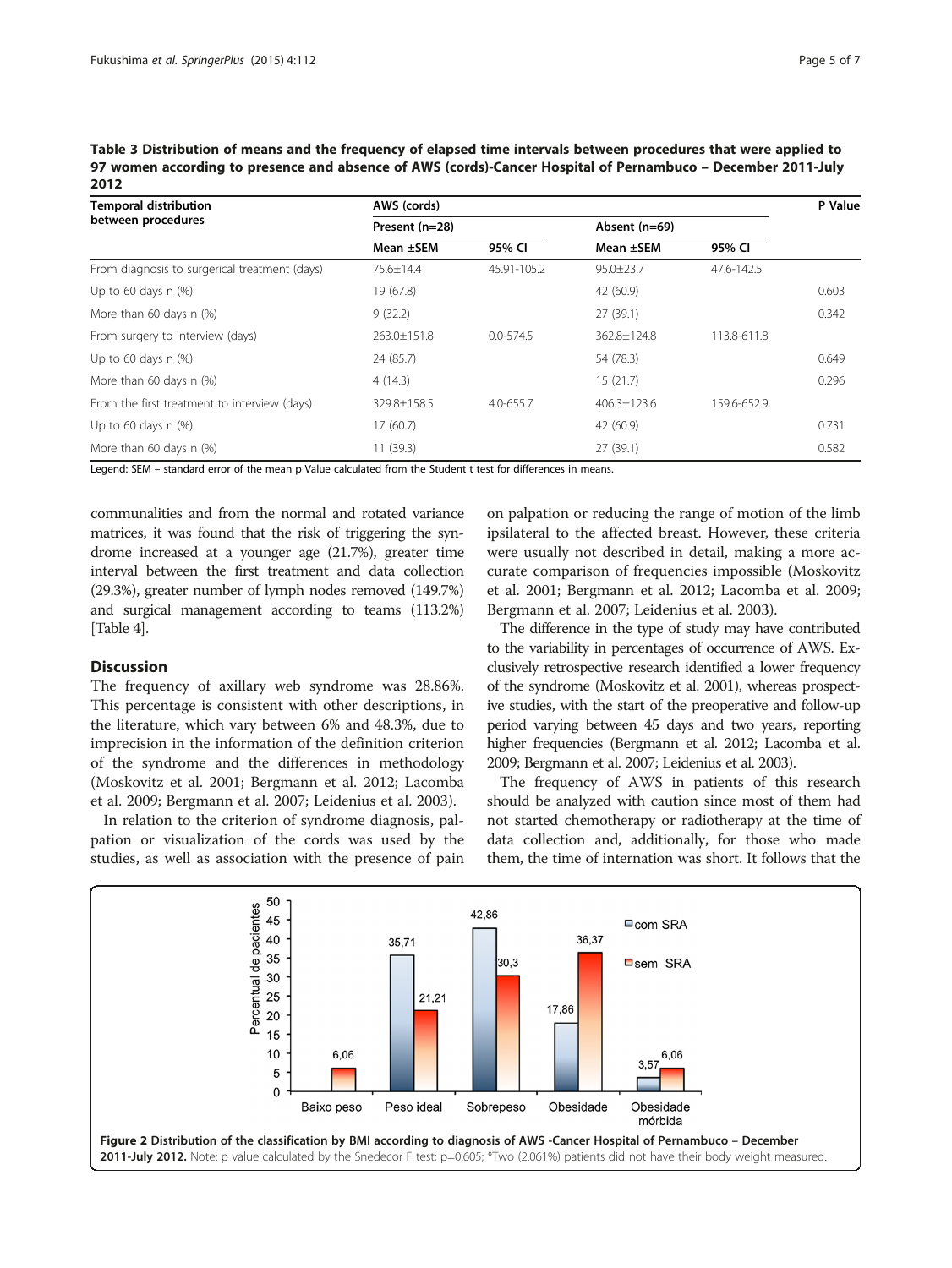<span id="page-5-0"></span>Table 4 Analysis of determinants factors of AWS

| <b>Variables</b>                                             | Load factor | Odds-ratio | 95% CI      | P Value |
|--------------------------------------------------------------|-------------|------------|-------------|---------|
| Age in years (younger)                                       | 0.596       | 1.217      | 1.085-1739  | 0.017   |
| Time between first treatment and data collection (more time) | 0.704       | 1.293      | 1.011-1.836 | 0.046   |
| Surgical team (less conservative)                            | 0.870       | 2.132      | 1.870-5.215 | 0.007   |
| Number of lymph nodes removed (greater number)               | 0.802       | 2.497      | 1.013-6.155 | 0.044   |

possibility of developing AWS later (Lacomba et al. [2009](#page-6-0); Leidenius et al. [2003\)](#page-6-0) could not be excluded, although reports from the literature agree that the cords usually make their appearance in the first three months after surgery (Koehler [2009](#page-6-0); Lacomba et al. [2009](#page-6-0)). Therefore, it was important in this study to indentify precocious appearance of AWS, more frequent within the first 60 days, as described by several studies (Lacomba et al. [2009](#page-6-0); Leduc et al. [2009](#page-6-0); Fourie & Robb [2009](#page-6-0); Whitley & Ball [2002](#page-6-0); Bergmann et al. [2007;](#page-6-0) Leidenius et al. [2003](#page-6-0)).

Not relationship was observed between the presence of AWS and lateralization of the breast affected by breast cancer, as also reported by Bergmann et al. ([2012\)](#page-6-0). Additionally, in the case of clinical stage, there was no association between the advanced stages and the presence of AWS, corroborating some recent studies (Bergmann et al. [2012;](#page-6-0) Bergmann et al. [2007\)](#page-6-0). The apparent contradiction of this finding could derive from the transversality of the present study having served as a possible factor of underestimation in the detection of AWS, as the installation of AWS could occur at another time during the treatment or even after treatment.

Despite the initial stage having prevailed, there was a greater number of patients who underwent modified radical mastectomy, reflecting the surgical option of hospital service teams where the survey was conducted. This hypothesis seems to be corroborated by the fact that women without the syndrome were also predominantly given this treatment.

It is relevant to note that the surgical team acted as an increased risk factor for triggering AWS in the multivariate analysis, indicating that, in addition to the preference for modified radical mastectomy, there was also a greater tendency for axillary dissection, even considering the predominance of patients being in the initial clinical stage. This association has been reported in other Brazilian studies (Bergmann et al. [2012](#page-6-0); Bergmann et al. [2007](#page-6-0)), unlike foreign research, in which conservative surgeries predominated for initial stages (Lacomba et al. [2009](#page-6-0); Leidenius et al. [2003\)](#page-6-0).

The average number of axillary lymph nodes removed found in this research agrees with the findings of Bergmann et al. (Bergmann et al. [2012](#page-6-0)), who reported a predominance of 15 or more lymph nodes removed. It is worth emphasizing that the number of lymph nodes removed acted as a contributing factor for the increase in the risk of developing AWS when multivariate analysis was performed in this study, therefore agreeing with other studies (Bergmann et al. [2012](#page-6-0); Bergmann et al. [2007\)](#page-6-0).

Still in relation to axillary lymph nodes, the results of the present research agreed with Bergmann et al. ([2007\)](#page-6-0) in indicating a higher number of lymph nodes involved (metastatic) in patients without AWS, when compared to those with AWS. The importance of the number of positive lymph nodes seen in histopathological examination lies in the increase of 13% to 62% in the risk of developing AWS (Bergmann et al. [2012](#page-6-0); Lacomba et al. [2009](#page-6-0); Bergmann et al. [2007;](#page-6-0) Leidenius et al. [2003](#page-6-0)). However, in the present research, this finding was not confirmed, which is in agreement with the study by Bergmann et al. (Bergmann et al. [2007\)](#page-6-0).

An interesting observation is that one-third of patients submitted to examination for sentinel lymph node, without axillary dissection, developed AWS. This leads us to reflect that even small interventions in the armpit could cause major and clinically apparent injuries, which is in accordance with the review published by Fukushima, Silva and Ferreira ([2011](#page-6-0)).

The present study did not detect a relationship between BMI and AWS, contrary to the research of (Bergmann et al. [2012\)](#page-6-0), in which obese women showed a reduction of 15% in the risk for AWS (although without statistical significance). These authors published, in 2007, research that showed a higher frequency of women with AWS in thin patients (Bergmann et al. [2007\)](#page-6-0). The sample composition of the present study, with the largest number of women above BMI 25, may have favored a greater frequency of AWS in overweight or obese women.

The main limitation of this research was the transversality, i.e. no follow-up of patients over time and thus conclusions of causality of predisposing factors to axillary web syndrome could not be determined. Furthermore, the retrospective step constitutes, per se, a limitation, since information written by third parties and by self-reporting of symptoms experienced in the past by the same patients may lead to bias of interpretation and memory.

The present research did not evaluate the patients in the period prior to surgery, as in some studies (Bergmann et al. [2007;](#page-6-0) Gärtner et al. [2009](#page-6-0); Petrek et al. [2001](#page-6-0); Sagen